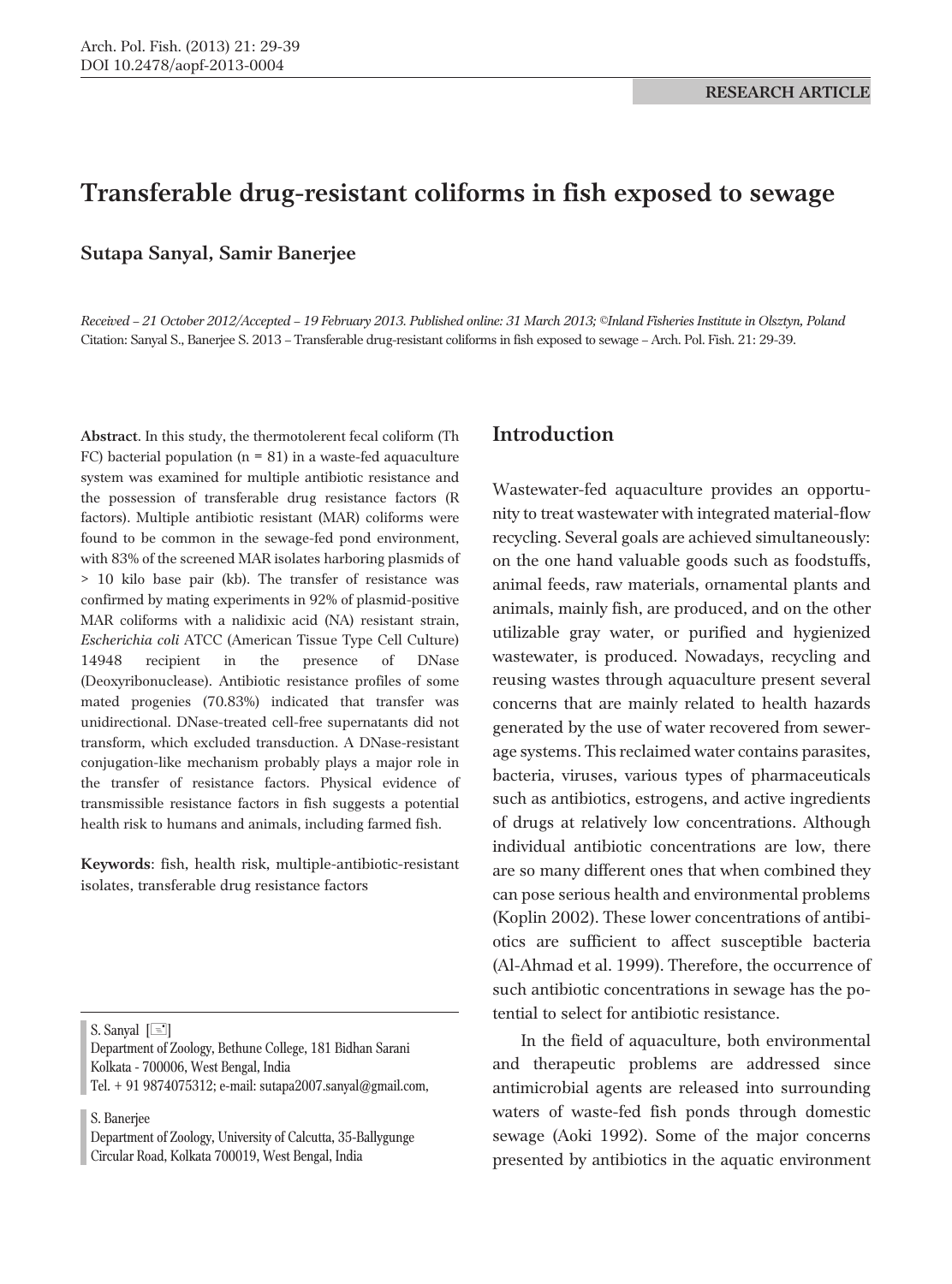are that entire trophic levels of bacteria can be eliminated in some ecosystems, or that multiple drug-resistant bacteria flourishes and make their way into the food chain. Commercial fishes residing in wastewaters can act as carriers of antibiotic resistant bacteria prompting health risks to consumers (Schwartz et al. 2003, Pathak and Gopal 2005, Newaj et al. 2008). The occurrence of antibiotic resistance might signal the occurrence of plasmid transfer in the microbial milieu of sewage systems (Schluter et al. 2003). The high concentrations of bacteria, nutrients, and suspended solids in sewage-fed ponds are all factors that enhance horizontal gene transfer (Lorenz and Wackernagel 1994). Wastewaters and the fishes inhabiting them are, therefore, a potent source of antibiotic-resistant bacteria, which, in turn, can transfer their resistance genes to nonresistant bacteria. Today, transferable drug resistance represents a major threat to the treatment of infectious diseases in both humans and animals, including farmed fish (Schwartz et al. 2003).

The potential for antibiotic exposure and resistance development in human and animal gastrointestinal tracts, coupled with relatively great abundance in waters contaminated with human and animal wastes, make the thermotolerent fecal coliform bacteria a logical focal group for studies of antibiotic resistance and transfer in waste-fed aquatic environments. Sewage-fed fisheries play a great role in improving water quality in tropical Asian countries, and it can be compared to an efficient stabilization pond as far as fish production is concerned. Moreover, potential public health hazards have never been considered although good fish production has been achieved (Strauss 1997). In view of the public health concern about the safety of fish raised in wastewater ponds, the aim of this study was to analyze the antibiotic resistance patterns in thermotolerent fecal bacteria collected from fish and the waste-fed aqueous environments they are reared in. The investigation was also undertaken to study the transfer of R factors and the frequencies of transfer under standardized laboratory conditions. Much of the work dealing with the transfer of R factors has focused on which portion of an antibiotic-resistant

bacterial population (more than one antibiotic) exhibits R factors, and which portion of them is capable of transferring R factors and at what rates to sensitive organisms.

## **Materials and Methods**

#### **Study area**

A wetland located in Bandipur, Rahara, North 24 Parganas, (22°44' N and 88°24' E), where untreated domestic wastewater is utilized for fish farming, was the study site. The raw sewage is entirely of domestic origin, and comes from the adjacent town of Titagarh, a municipal area in North 24 Parganas, West Bengal, India.

#### **Sampling and dissection**

The fish samples were caught with a net and were immediately transferred to the laboratory in containers with pond water. The major Indian carps *Labeo rohita* (Hamilton), *Cirrhinus mrigala* (Hamilton), and *Oreochromis niloticus* (Peters) were subjected to bacteriological assays. Ten live fish of each of the species were selected randomly from the catch at each sampling time (bimonthly from March 2010 to November 2010). The fish were dissected according to Buras et al. (1987). Muscles and digestive tract contents were isolated and placed in sterile glass vessels. The tissues were weighed under sterile conditions, ground in a mortar, and suspended in a sodium chloride (NaCl) physiological solution (9 ml of the solution for each 1 g of muscle or digestive tract content). The suspensions were homogenized using a Universal Laboratory Aid Type MPW-309 homogenizer, at 1000 rpm for 10 min. The homogenates were then serially diluted  $(10^{-1}$  to  $10^{-8}$  for muscles and  $10^{-1}$  to  $10^{-10}$  for digestive tract contents) and inoculated into culture media. The time lag from fish collection to analyses did not exceed 6 h. Water from the sewage-supplied pond was sampled from the sub-surface, i.e., 15 to 20 cm below the water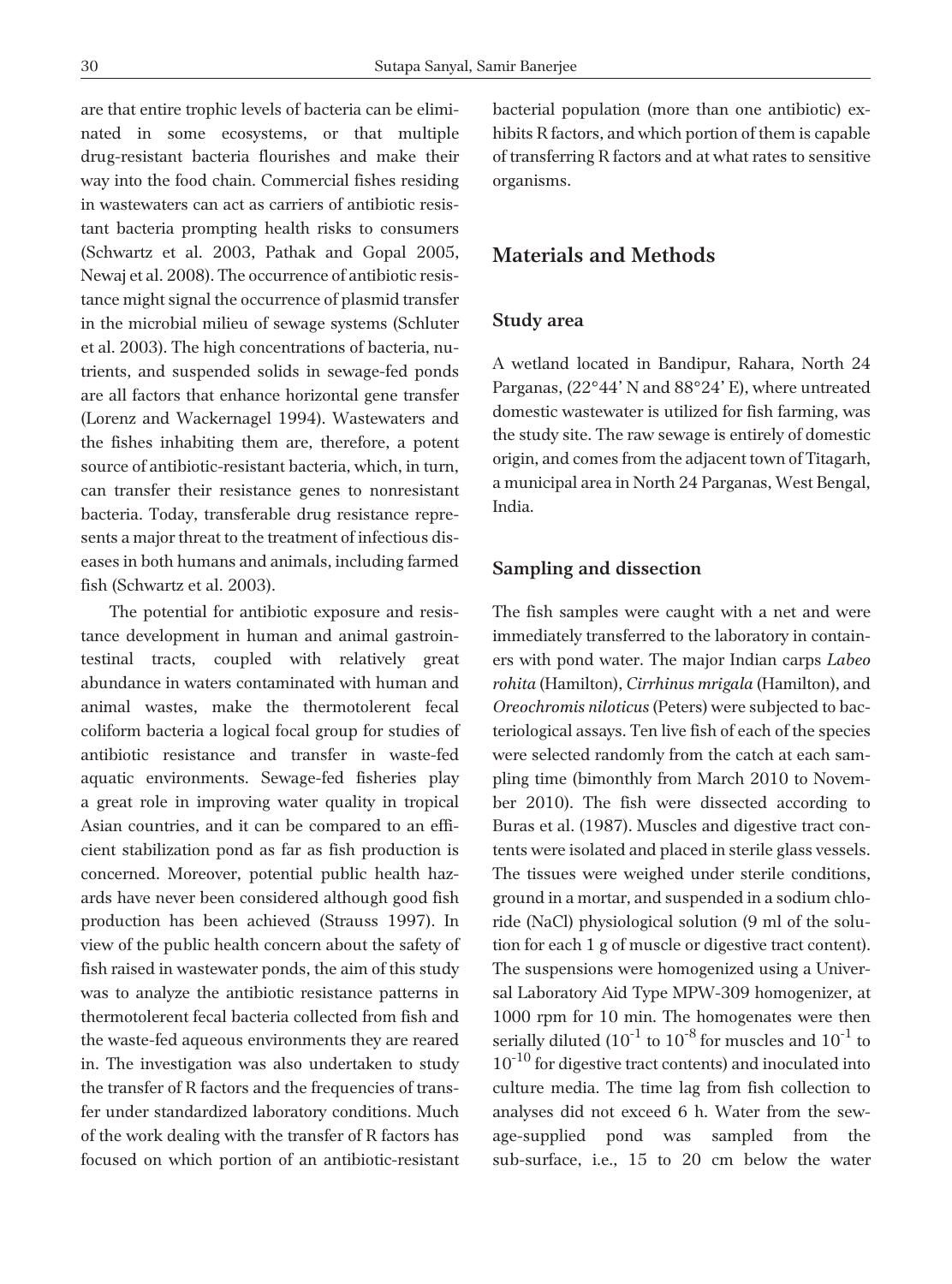surface, to avoid surface contamination and analyzed simultaneously with the fish sampling.

#### **Microbiological analyses**

The pond water and fish samples were examined for thermotolerent fecal coliforms using the three-tube fermentation technique (APHA 1998). Representatives of typical thermotolerent coliform isolates were selected randomly by colony morphology from the selective culture medium (as described by APHA 1998 and Sanyal et al. 2011). They were streaked aseptically several times on freshly prepared Nutrient agar plates to obtain pure isolates for antibiotic resistance tests. Pure fecal isolates were subjected to several biochemical tests which included indole production, methyl-red, and Voges Proskauer reactions, citrate utilization, and reaction in motility and urea medium. Eighty-one purified fecal bacterial isolates were tested for anti-microbial sensitivity using the disc diffusion method (Bauer et al. 1966). Antibiotic impregnated discs of 8 mm diameter were used for the test, and the disks contained the following antibacterial agents: ampicillin (AMP 10 µg); amikacin (AK 10  $\mu$ g); chloramphenicol (C 30  $\mu$ g); cotrimoxazole (CO 25 µg); gentamicin (GEN 30 µg); kanamycin (KAN 30 µg); streptomycin (STR 10 µg); tetracycline (TET 25 µg). Resistance was estimated by measuring the inhibition zone as per standards (NCCLS 2002). Reference strains *E. coli* ATCC 25922 and *Pseudomonas aeruginosa* ATCC 27853, recommended by NCCLS (1997), were used as control organisms for verification of the disks on Tryptone soya agar plates. All the culture media and antibiotic discs were obtained from Hi Media Laboratories Ltd., Mumbai, India. The rationale for choosing these compounds as target antibiotics was based on previous studies, (Andersen 1993, Goñi-Urriza et al. 2000, Kim and Diana 2007, Jury et al. 2010) that reported the occurrence of AMP, AK, C, CO, GEN, KAN, STR, and TET in municipal wastewater treatment plants. This made it likely that the microbial biomass in the Bandipur waste-fed ponds also included bacteria resistant to these antibiotics.

# **Plasmid profiles of drug-resistant thermotolerent coliforms**

Drug resistant isolates were tested for the availability of plasmids. A rapid alkaline extraction procedure proposed by Sambrook et al. (1989) was followed for screening plasmid DNA. Electrophoresis was performed using a 0.8% and 1% agarose gel system (Bangalore Genei, India) in tris acetate buffer with molecular weight markers (Hi Media, Mumbai, India). The gels were stained with ethidium bromide  $(0.5 \,\mu g \text{ ml}^{-1} \text{ Sigma})$ . The resolved bands were visualized on a UV-transilluminator at a wavelength of 360 nm, and photographed using a UV gel documentation system (Alpha Imager, Innotech Corporation, USA). The concentrations of agarose noted above were used in electrophoresis to separate high-molecular-weight plasmid DNA (up to 25 kb).

# **Mating experiments on the transfer of resistance factors in bacteria**

A nalidixic acid (NA) resistant strain, *E. coli* ATCC 14948, was used as the recipient in all the mating experiments. All of the environmental isolates that were not resistant to nalidixic acid were tested as donor strains in individual mating assays. Isolates demonstrating multiple-drug resistance were processed and tested separately for the ability to transfer each type of drug resistance factor. Twenty-four plasmid-positive multiple-antibiotic-resistant thermotolerent fecal coliforms isolated from the fish and the water of the waste-fed ponds were tested for transferable resistance.

### **Transfer of resistance factors in liquid medium**

Prior to mating, individual bacterial cultures were grown overnight at 30°C in Tryptone Soya Broth (TSB) containing 30  $\mu$ g ml<sup>-1</sup> of the appropriate antibiotic (NA for *E. coli* ATCC 14948 and either AMP, C, STR, or TET for the environmental isolates). The bacterial cells were pelleted by centrifugation for 5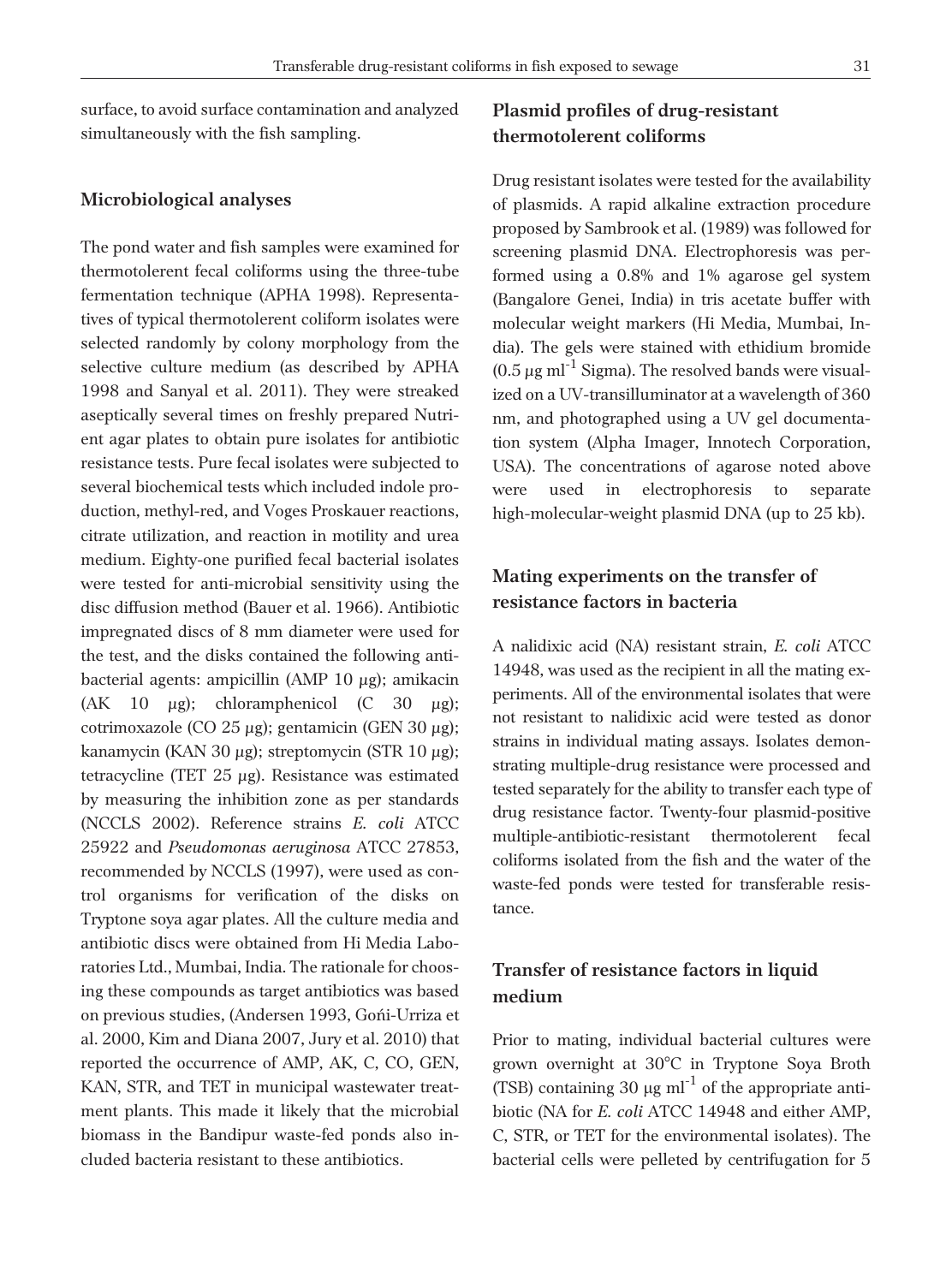min at 8,500 g*,* and resuspended in fresh TSB lacking antibiotic. Mating experiments were conducted as described by Bell et al. (1983). Briefly, equal volumes (0.1 ml) of donor cells and recipient cells were mixed in a 1.5 ml tube with 0.8 ml of antibiotic-free TSB. Mated cells in broth were supplemented with DNase I and  $MgCl<sub>2</sub>$  at final concentrations of 200  $\mu$ g  $ml^{-1}$  and 2 mM, respectively (Omar et al. 2007). The mixtures were incubated at 30°C for 24 h. After incubation the mixtures of donor and recipient cells were diluted 10-fold in 0.9% saline to a  $10^{-7}$  dilution. Samples (0.1 ml) from each dilution were plated onto TSA containing dual antibiotics (NA and either AMP, C, STR or TET, all at 30  $\mu$ g ml<sup>-1</sup>) and incubated for 24 h at 30°C to select for recombinants. When mating progeny was achieved, the antibiotic-resistance patterns of representative recombinants were determined with multi tipped disks. Negative mating control experiments lacking either the donor or recipient bacteria were included in all mating experiments to check for the mutation of either strain to antibiotic resistance. No mutation to specific antibiotic resistance was noted with any donor strains or the universal *E. coli* ATCC 14948 recipient strain (West et al. 2011).

## **Transfer of resistance factors using cell culture supernatants**

Experiments using cell-free culture supernatants as a DNA source were done as described below. After the harvested cells of donors and recipients were centrifuged for 5 minutes at 8,500 *g*, the supernatants were passed through a filter with a 0.2 µm pore size (Life Sciences Products, Inc.) and then centrifuged for an additional 3 min at 11,500 *g*. Aliquots of recipient cells (0.1 ml) were mixed in 0.8 ml of antibiotic-free TSB broth tubes together with 0.1 ml of the treated supernatants of the donor cells. These experiments were done in the presence of DNase I, as described above. The mixtures were incubated at 30°C for 24 h. After incubation, the mixtures were diluted 10-fold in 0.9% saline to a  $10^{-7}$  dilution. Samples (0.1 ml) from each dilution were plated onto TSA containing dual antibiotics (NA and either AMP, C,

STR or TET, all at 30  $\mu$ g ml<sup>-1</sup>) and incubated for 24 h at 30°C. When mating progeny was achieved, the antibiotic resistance patterns of representative recombinants were determined with multi tipped disks. Additional mating experiments were also performed in the presence of DNase I following the method described above with cell-free supernatants of donors that were not filtered. Further experiments were performed in the presence of DNase I with treated supernatants from co-cultures of donors and recipient cells.

### **Measurement of transfer frequency**

Transfer frequency was estimated by dividing the number of recombinants per milliliter by the number of donors per milliliter in the mating mixture (Yutaka et al. 2004). A number of transferable resistant coliforms were characterized biochemically to detect possible effects on strain distribution caused by the discharge of domestic waste effluent in sewage-fed ponds. Biochemical characterizations of the isolates were performed to identify genus by a standard procedure used for *Enterobacteriaceae* (Kelly et al. 1995). In the present study, the presence of coliforms was confirmed using multiplex PCR for the specific amplification of the lacZ gene that encodes  $\beta$ -D galactosidase and a portion of the uid A gene for *E. coli* detection. For multiplex PCR, a pair of primers (5'-ATGAAAGCTGGCTACAGGAAGGCC-3' and 5'-CACCATGCCGTGGGTTTCAATATT-3', Bej et al. 1990) located within the coding region of the lacZ gene of *E. coli* and a pair of primers (5'- TGGTAATTACCGACGAAAACGGC-3' and 5'-ACGCGTGGTTACAGTCTTGCG-3', Bej et al. 1991) located within the uid A structural gene of *E. coli* were used. The primers were obtained from Messers Bangalore Genei, Bangalore, India. During the development of the PCR amplification procedure for coliform detection, total genomic DNA was extracted from the cultures with the procedure by Ausubel et al. (1996). In each PCR amplification, a buffer control, to which no DNA template was added, was included as an internal control. DNA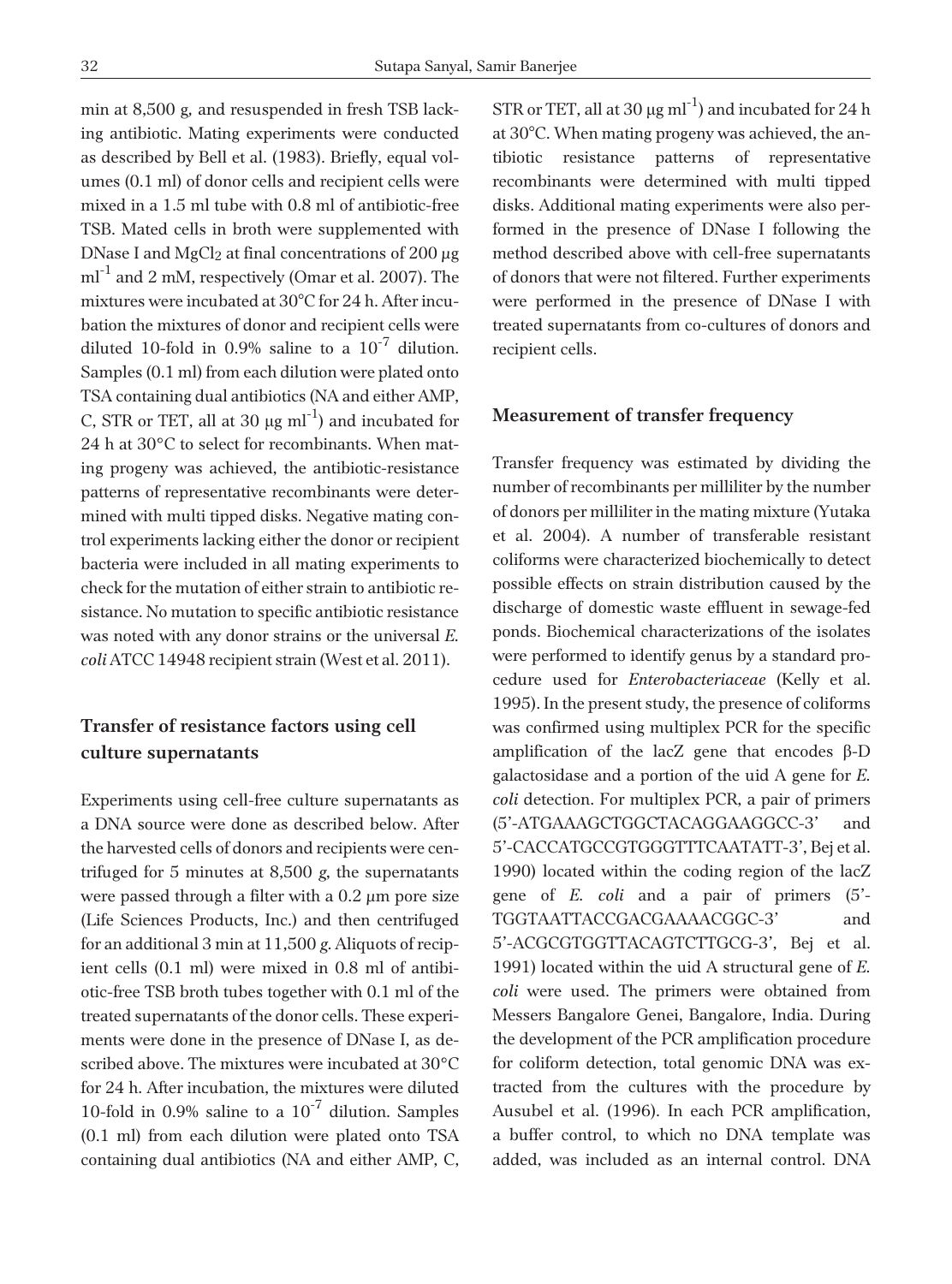### **Table 1**

Antibiotic resistance patterns in thermotolerent fecal coliforms from different sources at a waste-fed farm. Numbers of isolates in brackets. NA= not analyzed, -ve = negative for plasmid, AMP = ampicillin, AK = amikacin, C = chloramphenicol, CO = cotrimoxazole, GEN = gentamicin, KAN = kanamycin, STR = streptomycin and TET = tetracycline, MAR= Multiple antibiotic resistance

| Source          | No. of iso-<br>lates | Single antibiotic<br>resistant isolates | MAR iso-<br>lates | isolates           | Patterns and number of MAR No. of plasmid positive MAR<br>isolates |
|-----------------|----------------------|-----------------------------------------|-------------------|--------------------|--------------------------------------------------------------------|
| Water           | 12                   | AMP(2)                                  | 8                 | AMP-TET $(3)$      | AMP-TET (2)                                                        |
|                 |                      |                                         |                   | AMP-CO-TET (3)     | AMP-CO-TET (3)                                                     |
|                 |                      |                                         |                   | AMP-CO-STR-TET (1) | AMP-CO-STR-TET (1)                                                 |
|                 |                      |                                         |                   | AMP-C-CO-TET (1)   | AMP-C-CO-TET (1)                                                   |
| Oreochromis sp. | 24                   | AMP(7)                                  | 11                | $AMP-C(1)$         | $AMP-C(1)$                                                         |
|                 |                      | TET(1)                                  |                   | $AMP-CO(1)$        | $AMP-CO(1)$                                                        |
|                 |                      | KANA(2)                                 |                   | $AMP-TET(1)$       | $AMP-TET(1)$                                                       |
|                 |                      |                                         |                   | AMP-CO-STR (1)     | AMP-CO-STR (-ve)                                                   |
|                 |                      |                                         |                   | AMP-C-TET (4)      | AMP-C-TET (4)                                                      |
|                 |                      |                                         |                   | AMP-C-TET (3)      | AMP-C-TET (3)                                                      |
| Labeo sp.       | 24                   | AMP $(5)$                               | 10                | $AMP-C(3)$         | $AMP-C(3)$                                                         |
|                 |                      |                                         |                   | $AMP-TET(4)$       | AMP-TET (3, 1-ve)                                                  |
|                 |                      |                                         |                   | $AMP-C(1)$         | AMP-C (NA)                                                         |
|                 |                      |                                         |                   | $AMP-C-STR(1)$     | $AMP-C-STR(1)$                                                     |
|                 |                      |                                         |                   | $AMP-C-CO(1)$      | $AMP-C$ (-ve)                                                      |
| Cirrhinus sp.   | 21                   | AMP(4)                                  | 2                 | $AMP-C(1)$         | $AMP-C$ (-ve)                                                      |
|                 |                      | C(1)                                    |                   | $AMP-C(1)$         | AMP-CA (NA)                                                        |
|                 |                      | CO(1)                                   |                   |                    |                                                                    |
| Total           | 81                   | 23                                      | 31                | 31                 | 24                                                                 |

templates of coliform bacteria and *E. coli* extracted from reference bacterial strains (*Klebsiella pneumoniae* ATCC 27736, *E. coli* ATCC 25922) were included as positive controls.

### **Results**

A substantial portion of bacteria isolated from the fish and pond water were resistant to ampicillin, chloramphenicol, and tetracycline (except *Cirrhinus* sp.), whereas bacteria resistant to kanamycin (except in *Oreochromis* sp.), streptomycin, and co-trimoxazole were infrequent (Table 1). No resistance was found for amikacin and gentamicin. Resistance to ampicillin alone was very common, whereas resistance to each of the other antibiotics was usually associated with multiple resistances. Twelve different MAR patterns were observed with a wide range of multi resistance distribution, to as many as five antibiotics (Table 1). Most of the isolated strains shared resistance to ampicillin and tetracycline. Of 29 MAR isolates screened, 24 (83%) harbored plasmids (Table 1). Single high molecular weight plasmid (> 10 kb) possessed by isolates was clearly observed in 0.8 and 1% agarose gel electrophoresis (Fig. 1a and 1b), while 92% of the MAR isolates that harbored plasmids were able to transfer all or part of their determinants of antibiotic resistance to *E. coli* ATCC 14948 (Table 2). However, in none of the successful mating experiments was the presence of DNase I able to prevent the development of recombinants. The addition of treated, cell-free culture supernatant of donors in the presence of DNase I did not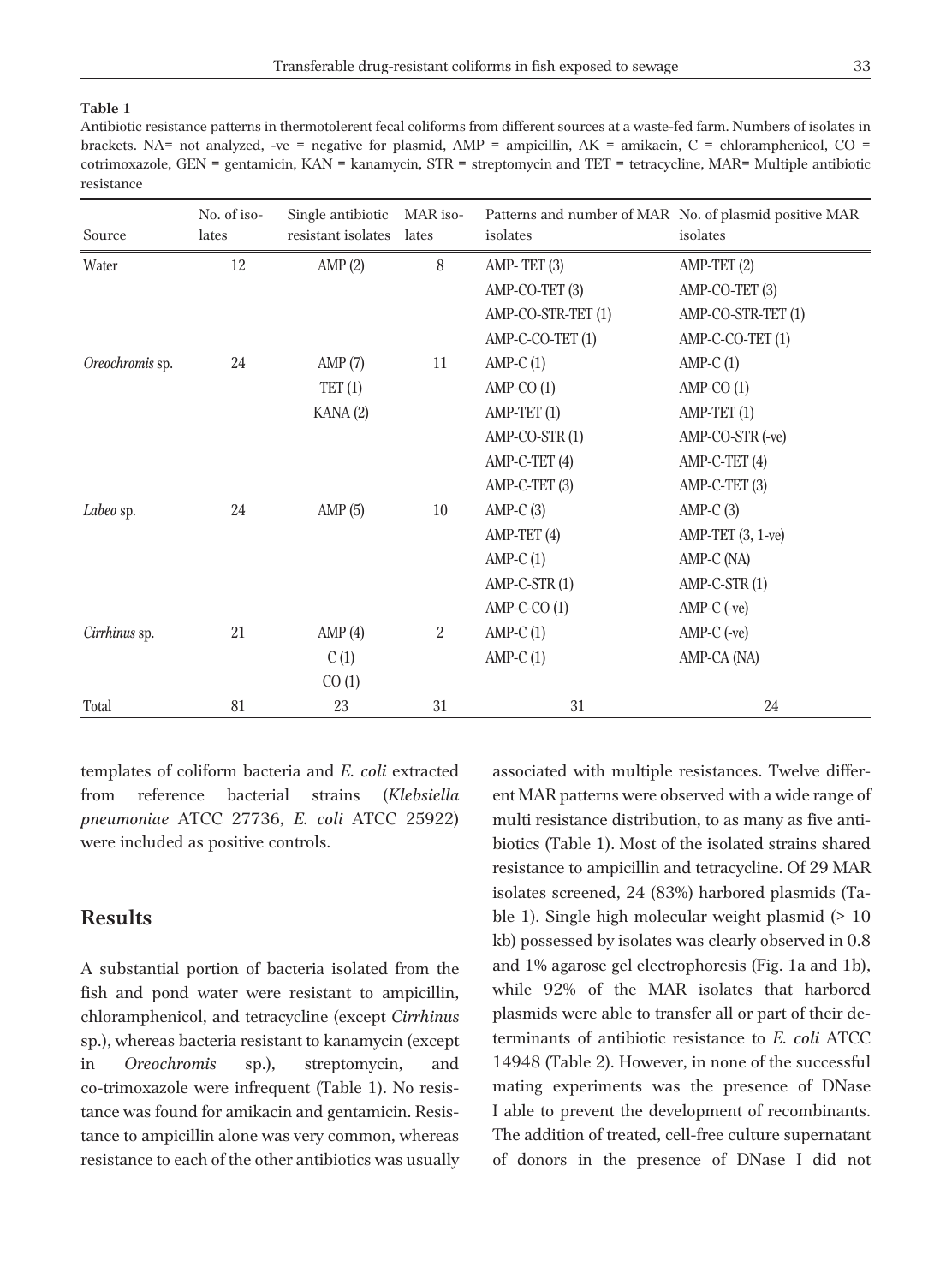

Figure 1. Plasmids of Drug Resistant Coliform isolates. 1a) 0.8% agarose gel (Plasmids of > 10 kilo base pair (kb)). 1b) 1% agarose gel (Plasmids of > 10 kilo base pair (kb)).

#### **Table 2**

Resistance pattern observed after gene transfer for non-nalidixic acid isolates.\* Marks indicate mated progeny with unidirectional transfer. AMP = ampicillin, AK = amikacin, C = chloramphenicol, CO = cotrimoxazole, GEN = gentamicin, KAN = kanamycin, STR = streptomycin and TET = tetracycline

| Antibiotic resistance pattern                                | Donor             | No. of isolates<br>with plasmid | No. of iso-<br>lates trans-<br>ferring<br>resistance | Resistance pattern<br>genetically trans-<br>ferred | Rate               |
|--------------------------------------------------------------|-------------------|---------------------------------|------------------------------------------------------|----------------------------------------------------|--------------------|
| AMP-C-TET                                                    | Citrobacter spp.  | 1                               | 1                                                    | $AMP^*$                                            | $1 \times 10^{-3}$ |
| AMP-C                                                        | Enterobacter spp. | $\overline{2}$                  | $\overline{2}$                                       | $AMP^*$                                            | $3 \times 10^{-3}$ |
|                                                              |                   |                                 |                                                      |                                                    | $9 \times 10^{-4}$ |
| AMP-C-STR                                                    |                   | 1                               | 1                                                    | AMP-C-STR                                          | $6 \times 10^{-3}$ |
| AMP-CO-TET                                                   |                   | $\mathbf{1}$                    | $\mathbf{1}$                                         | AMP-CO-TET                                         | $1 \times 10^{-2}$ |
| AMP-TET                                                      | E. coli           | $\bf 5$                         | 3                                                    | TET*                                               | $6 \times 10^{-1}$ |
|                                                              |                   |                                 |                                                      |                                                    | $3 \times 10^{-2}$ |
|                                                              |                   |                                 |                                                      |                                                    | $5 \times 10^{-1}$ |
|                                                              |                   |                                 | 1                                                    | <b>AMP-TET</b>                                     | $2 \times 10^{-2}$ |
| AMP-C                                                        |                   | $\overline{2}$                  | $\overline{2}$                                       | $AMP^*$                                            | $1 \times 10^{-3}$ |
|                                                              |                   |                                 |                                                      |                                                    | $1 \times 10^{-3}$ |
| AMP-C-TET                                                    |                   | 3                               | 3                                                    | $AMP-C^*$                                          | $9 \times 10^{-3}$ |
|                                                              |                   |                                 |                                                      | $C-TET*$                                           | $6 \times 10^{-2}$ |
|                                                              |                   |                                 |                                                      | AMP-C-TET                                          | $2\times10^{-2}$   |
| AMP-CO-TET                                                   |                   | $\mathbf{1}$                    | $\mathbf{1}$                                         | AMP-TET*                                           | $3 \times 10^{-2}$ |
| AMP-C-TET                                                    |                   | 3                               | 2                                                    | $AMP^*$                                            | $4 \times 10^{-2}$ |
|                                                              |                   |                                 |                                                      |                                                    | $6 \times 10^{-2}$ |
| AMP-CO-STR-TET                                               |                   |                                 |                                                      | AMP-CO-STR                                         | $6 \times 10^{-3}$ |
| AMP-CO                                                       | Klebsiella spp.   | $\mathbf{1}$                    | $\mathbf{1}$                                         | AMP*                                               | $3 \times 10^{-4}$ |
| <b>AMP-TET</b>                                               |                   | $\mathbf{1}$                    | 1                                                    | $AMP^*$                                            | $6 \times 10^{-3}$ |
| AMP-CO-TET                                                   |                   | $\mathbf{1}$                    | $\mathbf{1}$                                         | AMP-TET*                                           | $2 \times 10^{-3}$ |
| AMP-C-CO-TET                                                 |                   | $\mathbf{1}$                    | $\mathbf{1}$                                         | AMP-CO-TET*                                        | $9 \times 10^{-3}$ |
| Treated cell-free supernatant of donors                      |                   |                                 |                                                      | No recombinants                                    |                    |
| Untreated cell-free supernatant of donors                    |                   |                                 |                                                      | No recombinants                                    |                    |
| Supernatant from co-culture of donors and<br>recipient cells |                   |                                 |                                                      | No recombinants                                    |                    |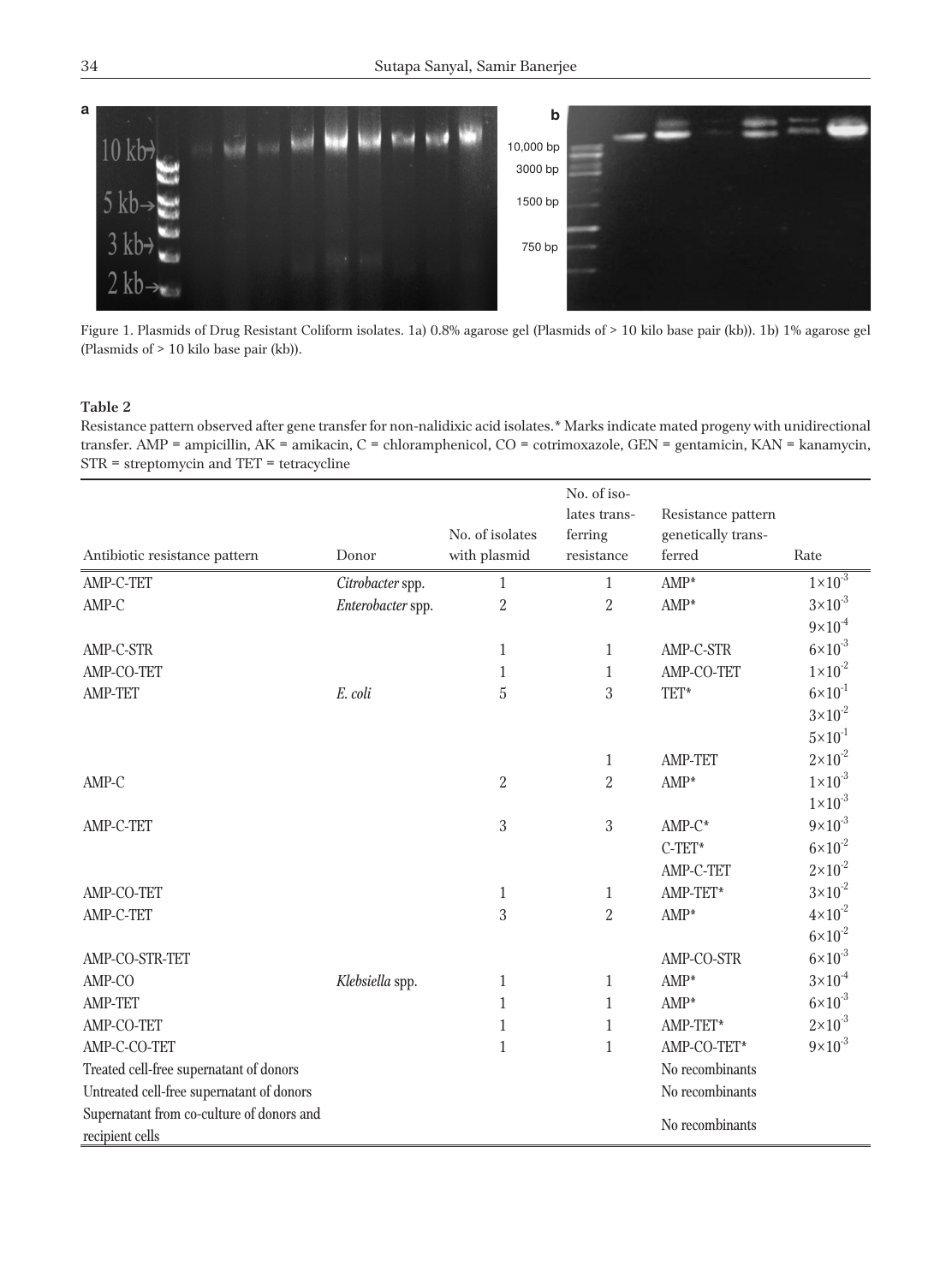transform the recipient cells (Table 2). Additional experiments were performed with supernatants that were not filtered. The results were the same as those observed with the filtered supernatants. Mating experiments were performed with supernatants from co-cultures of donors and recipients, and the results were the same again (Table 2), with 45% of the isolates (10 out of 22) capable of achieving antibiotic resistance transfer rates greater than  $10^{-3}$  per donor organism (Table 2). The following numbers of combinations of fecal coliforms with transferable R+ determinants were found: 13 in the *E. coli* populations, 4 in the *Enterobacter* populations, 4 in the *Klebsiella* populations, and 1 in the *Citrobacter* populations (Table 2).

The PCR amplification of oligonucleotide primers yielded a detectable DNA fragment of an expected molecular weight (876 bp for coliform bacteria; 876 bp and 147 bp for *E. coli*) only in the presence of their respective DNA templates. However, the amplified products of Klebsiella spp. with lacZ primer were larger than those of *E. coli*, *Citrobacter* spp., and *Enterobacter* spp., indicating a difference between the target lacZ among these organisms (Fig. 2).

### **Discussion**

A high resistance to ampicillin reflects the influence of humans on the environment (Andersen 1993). Interestingly, in the present study the fish exhibited high antibiotic resistance to chloramphenicol and tetracycline, which are used commonly in aquaculture. There are no reports available on the use of these drugs applied either as feed supplements or as drugs used in aquaculture practice in the Bandipur waste-fed farm. It can be presumed that antimicrobials, antimicrobial residues, and antimicrobial-resistant bacteria enter the fish ponds with the sewage effluents, thus, these anthropogenic factors might have influenced the fecal coliforms in their acquisition of resistance. Fish and pond water are not expected to have high resistance to



Figure 2. Agarose gel (2%) electrophoresis of PCR amplified products from various pure bacterial DNAs, using optimized multiplex PCR. 2a) Lane M: molecular size marker (100 base pairs {bp} DNA ladder); lane 1 *Klebsiella* spp*.,* lanes 4, 7 and 8 *E. coli,* lane 9, *Klebsiella* spp*.,* lanes 10 and 11 *Citrobacter* spp*.* respectively. 2b) Lane M: molecular size marker (100 bp DNA ladder); lane 2 positive control, lane 3 *Enterobacter* spp*.*, lane 7 *E. coli,* Lane 10 *Citrobacter* spp*.*, lanes 11 and 12 *E. coli.*

chloramphenicol because of its genotoxicity, embryo- and fetotoxicity, carcinogenic potential, and the lack of a dose response relationship for aplastic anemia in humans. In addition, the Aquaculture Authority of India banned 19 antibiotics, including chloramphenicol, from aquaculture (Aquaculture News 2003). On the other hand, even when there is high cotrimoxazole resistance in the water, low resistance was reported in fish (Table 1). This indicates that although the drug is effective, it exerts low selection pressure (Ogbondeminu and Olayemi 1993). The sensitivity exhibited for gentamicin is a signal of the effectiveness of broad-spectrum antibiotics of the present generation (Pathak and Gopal 2005).

The high recovery rates of thermotolerent fecal coliforms from *Oreochromis* sp. and *Labeo* sp. noted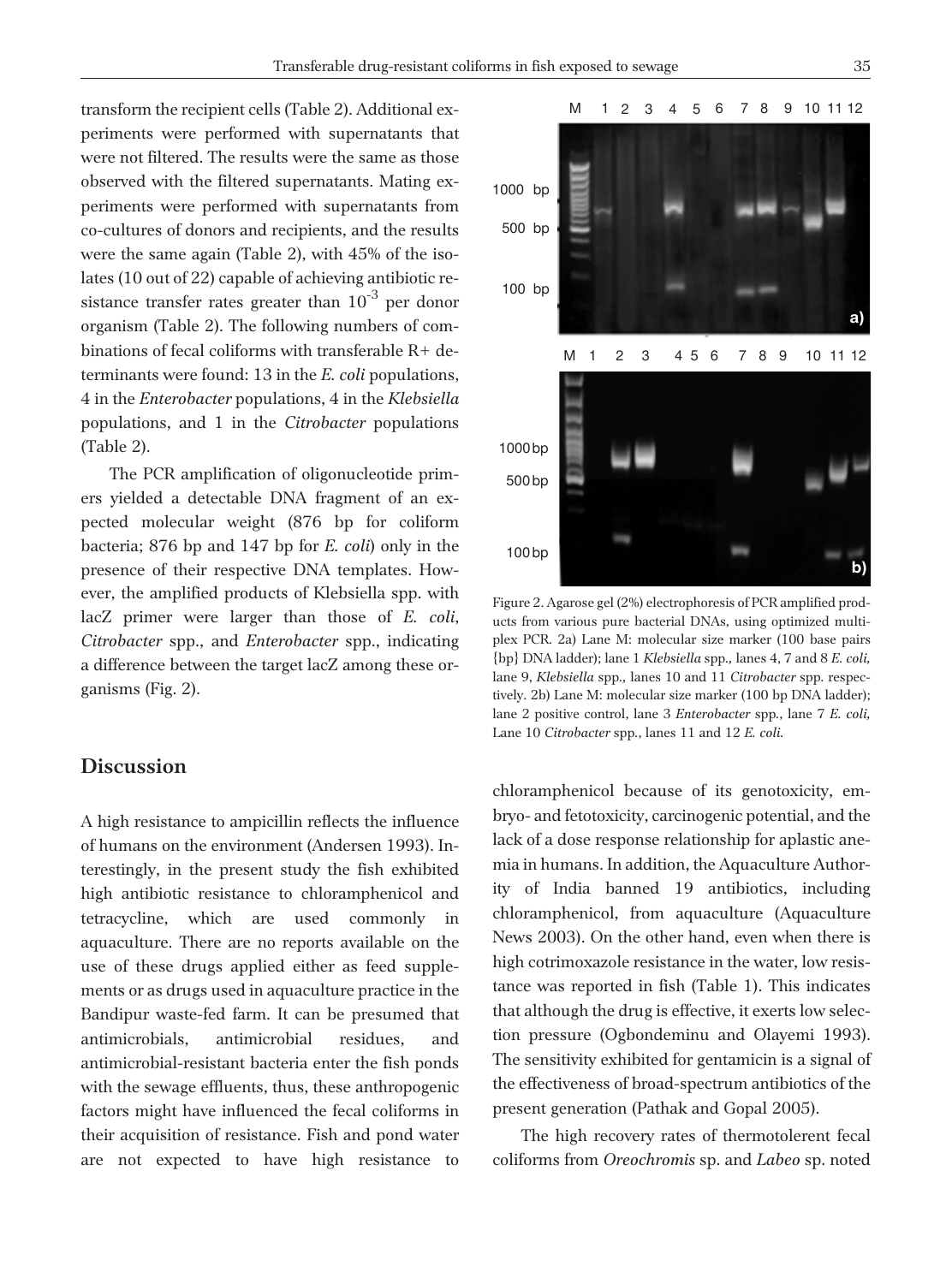in the present study, with the simultaneous resistance to three to four antibiotics, suggest changes in nutritionally beneficial microflora with unexpected consequences for fish health (Miranda and Zemelman 2001). The high recovery rate of antibiotic-resistant bacteria from all the three fish species has immense ecological and public health implications; specially, if the resistance is plasmid mediated, then there could be a problem associated with the transfer of resistance determinants to human pathogenic bacteria that could enter the human population through fish consumption (Miranda and Zemelman 2001). The high proportion of multiple antibiotic-resistance in *Oreochromis* sp. in comparison with the detritivorous *Cirrhinus* sp. suggests that the fecal bacterial populations in *Oreochromis* sp. were subjected to conditions that fostered the acquisition of multiple-resistance determinants.

The simultaneous resistance of thermotolerent bacteria to beta-lactam, chloramphenicol and aminoglycoside could be the result of the dissemination of antibiotic-resistant plasmids in the aquatic environment (Miranda and Zemelman 2001). Of the multidrug-resistant isolates, most exhibited resistance to combinations of antimicrobial drugs that included ampicillin. This is an indication that multiple-resistance genes may coexist on one plasmid (Sayah et al. 2005), a single conjugative transposon (Pembroke et al. 2002), or an integron (Mazel 2006). This condition is particularly disconcerting given that exposure to one antibiotic agent may result in resistance to others without previous exposure (Sayah et al. 2005) or cost to bacterial fitness (Aminov et al. 2002). Plasmids, conjugative transposons, and integrons make it possible for new antibiotic resistance genes to spread through bacterial populations by the process of lateral gene transfer (Scott 1993). High rates of success of resistance gene transfer, as was observed in the present assay (92% overall), suggests that regardless of the physical location of resistance genes, i.e. chromosome, plasmid or integrons within transposons, these environmental isolates have the ability to move copies of themselves from one bacterial cell to another (Jury et al. 2010). The concentration of DNase I (200  $\mu$ g ml<sup>-1</sup>) was so high in the present experiments that it

completely destroyed extracellular DNA and prevented transformation. DNase-treated cell-free supernatants did not transform, ruling out transduction, at least for the isolates studied (Table 2). To confirm that the DNase-resistant recombination was not due to protein-coated DNA or DNA present in membrane blebs, experiments were performed with cell-free supernatants that were not filtered. The results were the same as those observed with filtered supernatants. To exclude the possibility that the results were because of a phage induced by the co-culturing of strains, experiments were also performed with supernatants from co-cultures of donors and recipients. The results were the same again (Table 2); the transfer was not affected by the presence of deoxyribonuclease I, which suggested the conjugative nature of it. The unidirectional process of DNA transfer was confirmed in 70.83% plasmid positive resistant progeny in the presence of DNase I by resistance to secondary antibiotic markers, which is consistent with natural conjugation (Table 2). Mating experiments were not performed to confirm that the development of resistant progeny in the presence of DNase required cell-to-cell contact. A similar process of DNase-resistant transformation not involving conjugal plasmids has been described for *Neisseria gonorrhoeae* (Catlin 1981).

The results for the frequencies of transfer for the different mating experiments were in general agreement with those of Bell et al. (1983). Most of the isolates were capable of achieving resistance transfer rates within a range of  $10^{-1}$  to  $10^{-4}$  (Table 2), which is consistent with the results of Mach and Grimes (1982). Transfer rates varied between biotypes of the same genus used as donors and between different genera (Walter and Vennes 1985). Intragenetic transfer might be the reason for the high transfer potentiality of *E. coli* noted in the present investigation (Table 2); however, the limited number of strains used in the mating experiments does not permit drawing broad conclusions on the frequency of such transfers occurring in nature. In the development of a resistant clone under natural conditions, the amount of R plasmid donor cells would be substantially smaller than that in the present mating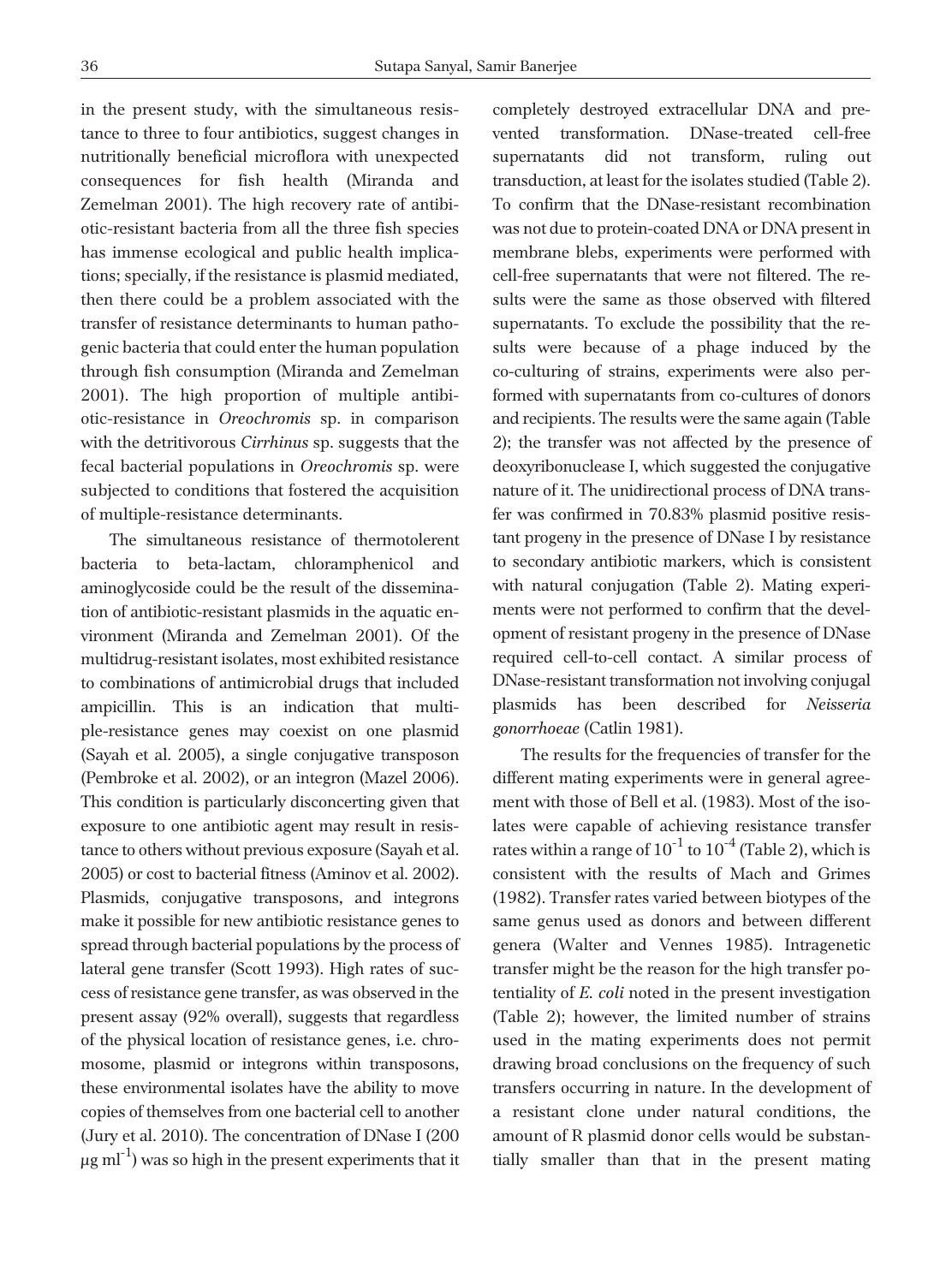mixtures. However, the number of donor cells would increase over time under continued antimicrobial pressure. While in present investigation transfers were achieved with only a few strains, more strains might be positive under different conditions or with other recipients.

The mating experiments were performed at 30°C, a temperature that is common in tropical aquatic systems, thus, their transfer in voided excreta, sewage, and polluted rivers is a definite possibility. However, the intent was to use a method in which laboratory manipulation has the least impact on both resistance genes and bacteria, and which provides a better indication of what can happen in the environment. Coliforms, which are generally regarded as harmless indicators, can transfer drug resistance to pathogens with detrimental consequences for both fish and humans (Grabow and Prozesky 1973). The fish used in the current investigation contained high levels of fecal coliforms with transferable drug resistance factors when eaten raw or insufficiently cooked; this could result in gut microflora becoming resistant to many drugs without any symptoms of disease. During a subsequent illness, the pathogen could become resistant by transfer from existing gut microflora (Cooke 1976). The uncontrolled use of antibiotics and the common practice of self-medication typical in India could place selection pressure on the wastewater and fishes in favor of organisms possessing genes that code for resistance (Sanyal et al. 2011). Thus, the R factors in the fecal coliforms of the present study can spread among opportunistic pathogens originating in humans, animals, and fishes that are unrelated either evolutionarily or ecologically and constitute a significant public concern.

**Acknowledgments**. This investigation received financial assistance from the Minor Research Project in Science scheme (Project No. PSW/054/09-10) from the University Grants Commission, New Delhi, Government of India). The authors are thankful to the Head of the Department of Zoology of University of Calcutta who permitted the research work to be conducted in the department. The first author is grateful to Prof. Samir

Banerjee for his guidance and invaluable constructive criticism during manuscript preparation.

**Author contributions**. S.S. conceived of and designed the experiments, performed the experiments, and analyzed the data, S.S. and S.B. interpreted the data and wrote the paper.

### **References**

- Al-Ahmad A., Daschner F.D., Kümmerer K. 1999 Biodegradability of cefotiam, ciprofloxacin, meropenem, penicillin G, and sulfamethoxazole and inhibition of waste water bacteria – Arch. Environ. Contam. Toxicol. 37: 158-163.
- Aminov R.I., Chee-Sanford J.C., Garrigues N., Teferedegne B., Krapac I.J., White B.A. 2002 – Development, validation, and application of PCR primers for detection of tetracycline efflux genes of gram-negative bacteria – Appl. Environ. Microbiol. 68: 1786-1793.
- Andersen S.R. 1993 Effects of waste water treatment on the species composition and antibiotic resistance of coliform bacteria – Curr. Microbiol. 26: 97-103.
- Aoki T. 1992 Present and future problems concerning the development of resistance in aquaculture – In: Chemotherapy in Aquaculture from Theory to Reality (Eds) C. Michel, D. Alderman, Office International des Epizooties, Paris, France: 254-262.
- APHA 1998 Standard methods for the examinations of water and wastewaters, 20th ed. – American Public Health Association, American Water Works Association and Water Environment Federation, Washington DC.
- Aquaculture News 2003 List Antibiotics Banned in India, Marine Products Exports Authority of India – Cochin: 2-3.
- Ausubel F.M., Brent R., Kingston R.E. 1996 Current protocols in molecular biology – New York, John Wiley and Sons.
- Bauer A.W., Kirby W.M.M., Sherris J.C., Turck M. 1966 Antibiotic susceptibility testing by a standard single disk method – Am. J. Clin. Pathol. 45: 493.
- Bej A.K., Steffan R.J., Dicesare J., Haff J., Atlas R.M. 1990 Detection of coliform bacteria in water by polymerase chain reaction and gene probes – Appl. Environ. Microbiol. 56: 307-314.
- Bej A.K., McCarty S.C., Atlas R.M. 1991 Detection of coliform bacteria and *Escherichia coli* by multiplex polymerase chain reaction: comparison with defined substrate and plating methods for water quality monitoring – Appl. Environ. Microbiol. 57: 2429-2432.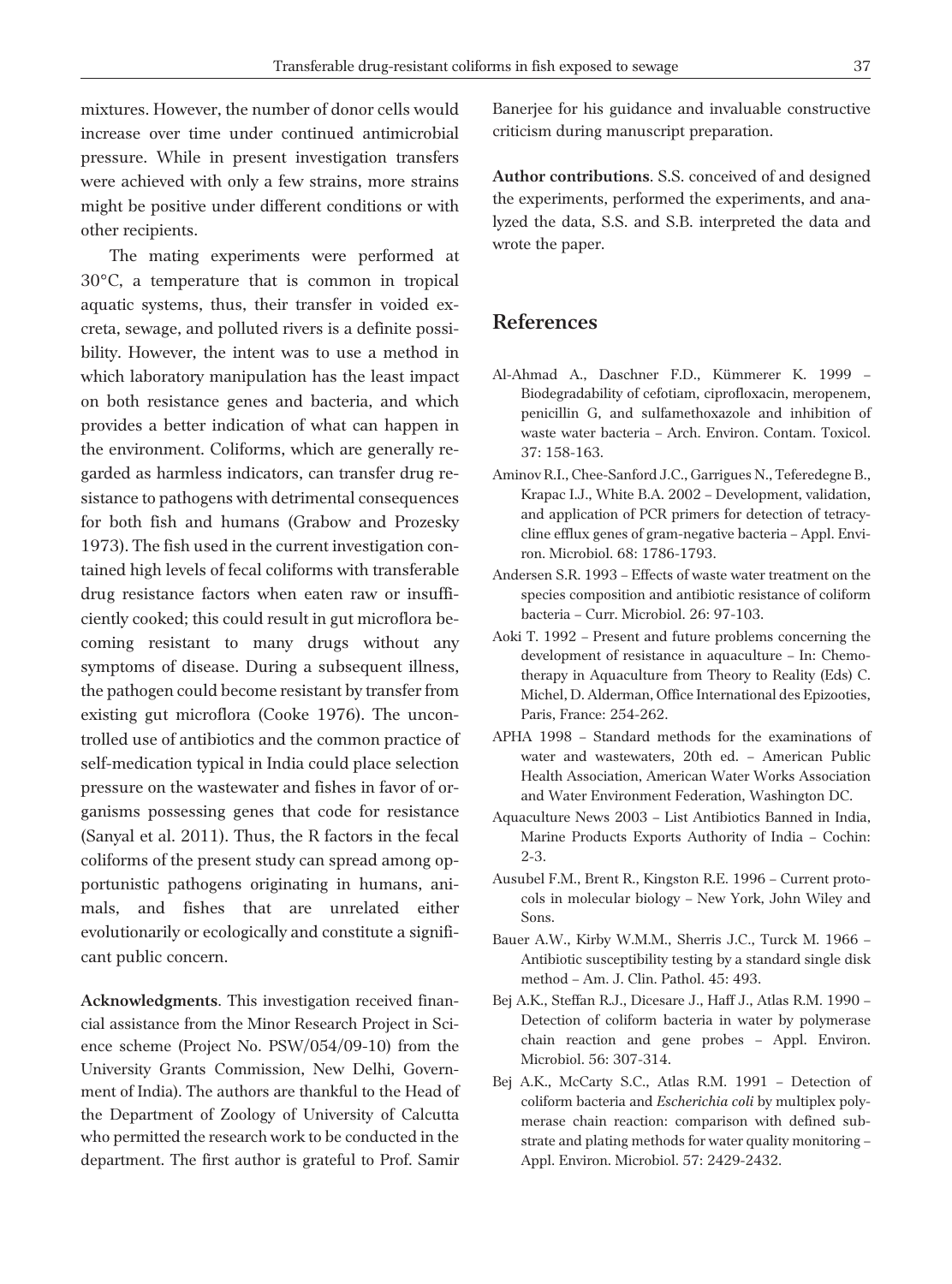- Bell J.B., Elliott G.E., Smith D.W. 1983 Influence of Sewage treatment and urbanization on selection of multiple resistance in fecal coliform populations – Appl. Environ. Microbiol. 46: 227-232.
- Buras N., Duek L., Niv S., Hepher S., Sandbank S. 1987 Microbiological aspects of fish grown in treated wastewater – Water Res. 21: 1-10.
- Catlin B.W. 1981 Cell-to-cell transmission of chromosomal loci in *Neisseria gonorrhoeae* – In: Genetic exchange: a celebration and a new generation – Proceedings of the 25th Wind River Conference. New York, N.Y: Marcel Dekker: 310-325.
- Cooke M.D. 1976 Antibiotic resistance in coliform and fecal coliform bacteria from natural waters and effluents – N. Z. J. Mar. Freshwat. Res. 10: 391-397.
- Goñi-Urriza M., Capdepuy M., Arpin C., Raymond N., Caumette P., Quentin C. 2000 – Impact of an urban effluent on antibiotic resistance of riverine *Enterobacteriaceae* and *Aeromonas* spp. – Appl. Environ. Microbiol. 66: 125-132.
- Grabow W.K., Prozesky O.W. 1973 Drug resistance of coliform bacteria in hospital and city sewage – Antimicro. Agents Chemother. 3: 175-180.
- Jury K.L., Vancov T., Stuetz R.M., Khan S.J. 2010 Antibiotic resistance dissemination and sewage treatment plants – Current Research, Technology and Education Topics in Applied Microbiology and Microbial Biotechnology: 509-519.
- Kelly M.T., Brenner J., Farmer III J.J. 1995 Enterobacteriaceae – In: Manual of Clinical Microbiology 4th ed. (Eds) W.J. Hausler, K.L. Herrmann, H.D. Isenberg, H. Shadomy, American Society for Microbiology, Washington, DC: 347-352.
- Kim S.S., Diana S.A. 2007 Potential ecological and human health impacts of antibiotics and antibiotic-resistant bacteria from wastewater treatment plants – J. Toxicol. Environ. Health*.* 10: 559-573
- Koplin D.W. 2002 Pharmaceuticals, hormones, and other Organic wastewater contaminates in U.S. Streams, 1999-2000. A National Reconnaissance – Environ. Sci. Technol. 36: 1202-1211.
- Lorenz M.G., Wackernagel W. 1994 Bacterial gene transfer by natural genetic transformation in the environment – Microbiol Rev. 58: 563-602.
- Mach P.A., Grimes D.J. 1982 R-plasmid transfer in a wastewater treatment plant – Appl. Environ. Microbiol. 44: 1395-1403.
- Mazel D. 2006 Integrons: agents of bacterial evolution Nat. Rev. Microbiol. 4: 608-620.
- Miranda C.D., Zemelman R. 2001 Antibiotic resistant bacteria in fish from the Concepción Bay, Chile – Marine Pollut. Bull. 42: 1096-1102.
- NCCLS 1997 Performance standards for antimicrobial disk susceptibility tests. Approved standard M2-A6 – National Committee for Clinical Laboratory Standards.
- NCCLS 2002 Performance standards for antimicrobial disk susceptibility tests – National Committee for Clinical Laboratory Standards.
- Newaj F.A., Mutani A., Ramsubhag A., Adesiyun A. 2008 Prevalence of bacterial pathogens and their anti-microbial resistance in tilapia and their pond water in Trinidad – Zoonoses. Public Health 55: 206-213.
- Ogbondeminu F.S., Olayemi A.B. 1993 Antibiotic resistance in enteric bacterial isolates from fish and water media – J. Aqua. Trop. 8: 207-212.
- Omar A.O., Ronald R., Steffen B. 2007 Conjugative transfer of chromosomally encoded antibiotic resistance from *Helicobacter pylori* to *Campylobacter jejuni* – J. Clin. microbiol. 45: 402-408.
- Pathak S.P., Gopal K. 2005 Occurrence of antibiotic and metal resistance in bacteria from organs of river fish – Environ. Res. 98: 100-103.
- Pembroke J.T., MacMahon C., McGrath B. 2002 The role of conjugative transposons in the Enterobacteriaceae – Cell. Mol. Life Sci. 59: 2055-2064.
- Sambrook J., Fritsch E.F., Maniatis T. 1989 Molecular cloning – Cold Spring Harbor Laboratory Press, Cold Spring Harbor, New York.
- Sanyal S., Basu A., Banerjee S. 2011 Drug resistance profiles of coliforms from sewage exposed fish – World J. fish Marine Sc. 3: 275-282.
- Sayah R.S., Kaneene J.B., Johnson Y., Miller R. 2005 Patterns of antimicrobial resistance observed in *Escherichia coli* isolates obtained from domestic and wild animal fecal samples, human septage, and surface water – Appl. Environ. Microbiol. 71: 1394-1404.
- Schluter A., Heuer H., Szczepanowski R., Forney L.J., Thomas C.M., Puhler A., Top E.M. 2003 – The 64 508 bp IncP-1  $\beta$  antibiotic multi resistance plasmid pB10 isolated from a waste-water treatment plant provides evidence for recombination between members of different branches of the IncP-1  $\beta$  group – Microbiology 149: 3139-3153.
- Schwartz T., Kohnen W., Jansen B., Obst U. 2003 Detection of antibiotic-resistant bacteria and their resistance genes in wastewater, surface water, and drinking water biofilms – FEMS Microbiol. Ecol. 43: 325-335.
- Scott J.R. 1993 Conjugative transposons In: *Bacillus subtilis* and other gram positive bacteria (Ed.) A. Sonnenshein, J.A. Hoch, R. Losick, American Society for Microbiology, Washington, DC: 597-614.
- Strauss M. 1997 Health (pathogen) considerations regarding the use of human waste in aquaculture – Environ. Res. Forum. 5: 83-98.
- Walter M.V., Vennes J.W. 1985 Occurrence of multiple-antibiotic-resistant enteric bacteria in domestic